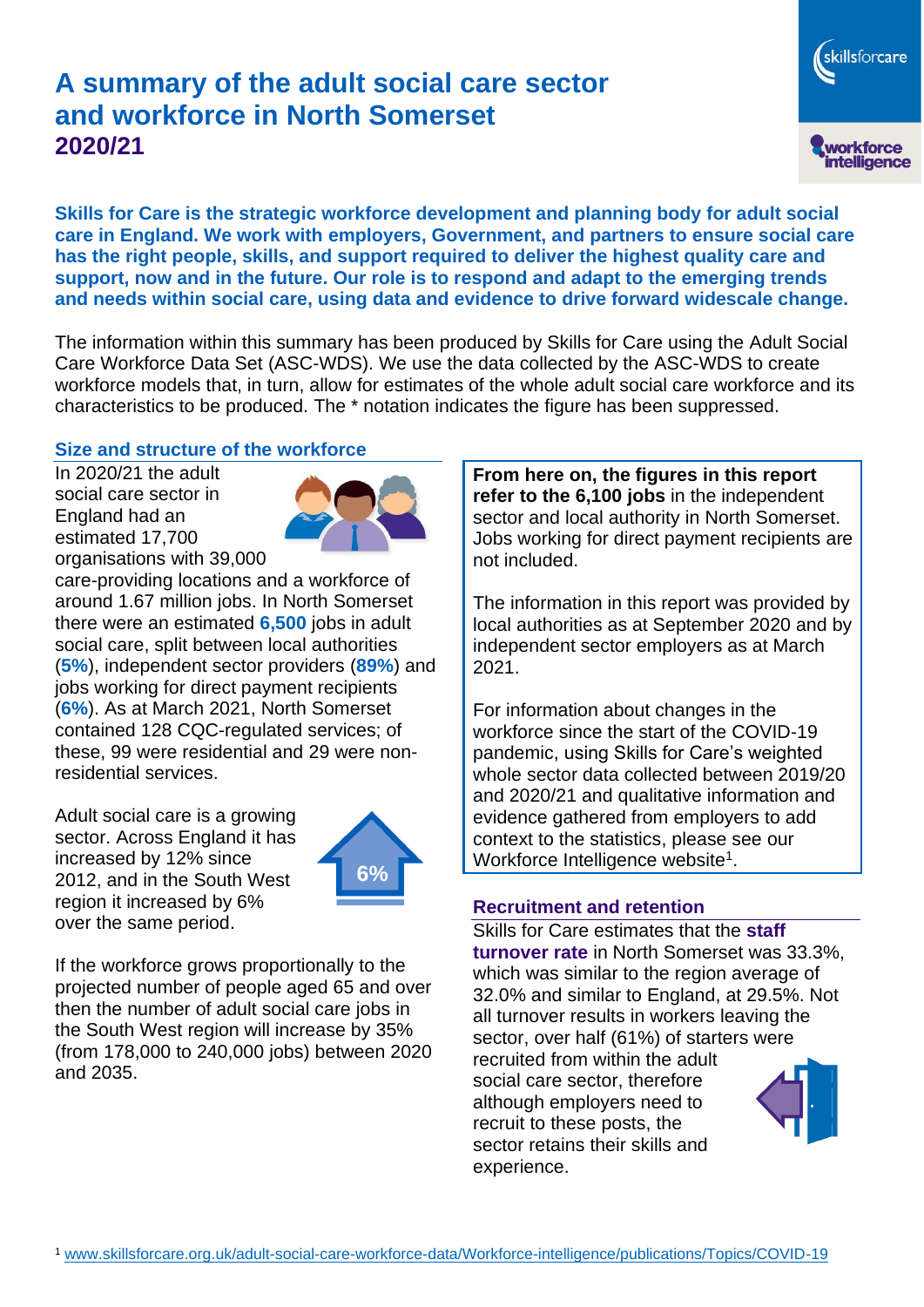Adult social care has an experienced 'core' of workers. Workers in North Somerset had on average **8.7 years of experience in the sector** and 78% of the workforce had been working in the sector for at least three years.

Using both workforce intelligence evidence and our links with employers and stakeholders across England, we know that recruitment and retention is one of the largest issues faced by employers. We have many resources and tools available to help, for example the 'Values-based recruitment and retention toolkit'<sup>2</sup> and 'Seeing potential: widen your talent pool'. <sup>3</sup> For more information please visit: [www.skillsforcare.org.uk/recruitment-retention](http://www.skillsforcare.org.uk/recruitment-retention)

## **Employment information**

We estimate North Somerset had **6,100** adult social care jobs employed in the local authority and independent sectors. These included 450 managerial roles, 400 regulated professionals, 4,200 direct care (including 3,400 care workers), and 1,100 other-non-care proving roles.

The average number of **sickness days** taken in the last year in North Somerset was 7.9, (9.4 in South West and 9.5 across England). With an estimated directly employed workforce of 5,700, this would mean employers in North Somerset lost approximately **45,000 days to sickness in 2020/21**. In England levels of staff sickness have nearly doubled over the course of the pandemic between 2019/20 and 2020/21, in total around 6 million extra days were lost to sickness than in the year before.

Less than a quarter (12%) of the workforce in North Somerset were on zero-hours contracts. Around a half (52%) of the workforce usually worked full-time hours and 48% were parttime.

### **Chart 1. Proportion of workers on zero hours contracts by area**

England South West North Somerset



# **Workforce demographics**

The majority (82%) of the workforce in North Somerset were female, and the average age was 43.9 years old. Workers



aged 24 and under made up 11% of the workforce and workers aged over 55 represented 28%. Given this age profile approximately 1,700 people will be reaching retirement age in the next 10 years.

Nationality varied by region, in England 83% of the workforce identified as British, while in the South West region this was 86%. An estimated 84% of the workforce in North Somerset identified as British, 11% identified as of an EU nationality and 5% a non-EU nationality, therefore there was a higher reliance on EU than non-EU workers.

### **Pay**



Table 1 shows the full-time equivalent annual or hourly pay rate of selected job roles in North Somerset (area), South West (region) and England. All figures

represent the independent sector as at March 2021, except social workers which represent the local authority sector as at September 2020. At the time of analysis, the National Living Wage was £8.72.

#### **Table 1. Average pay rate of selected job roles by area**

|                                 | <b>England</b> | Region  | Area    |
|---------------------------------|----------------|---------|---------|
| Full-time equivalent annual pay |                |         |         |
| Social Worker <sup>t</sup>      | £37,100        | £35,800 | £35,700 |
| Registered nurse                | £33,600        | £34,300 | £31,700 |
| Hourly pay                      |                |         |         |
| National Living<br>Wage         | £8.72          | £8.72   | £8.72   |
| Senior care worker              | £10.00         | £10.06  | £9.63   |
| Care worker                     | £9.29          | £9.30   | £9.17   |
| Support and<br>outreach         | £9.53          | £9.60   | £9.33   |

†Local authority social workers only.

Please note that pay varies by sector, with local authority pay generally being higher than independent sector pay.

[www.skillsforcare.org.uk/vba](http://www.skillsforcare.org.uk/vba)